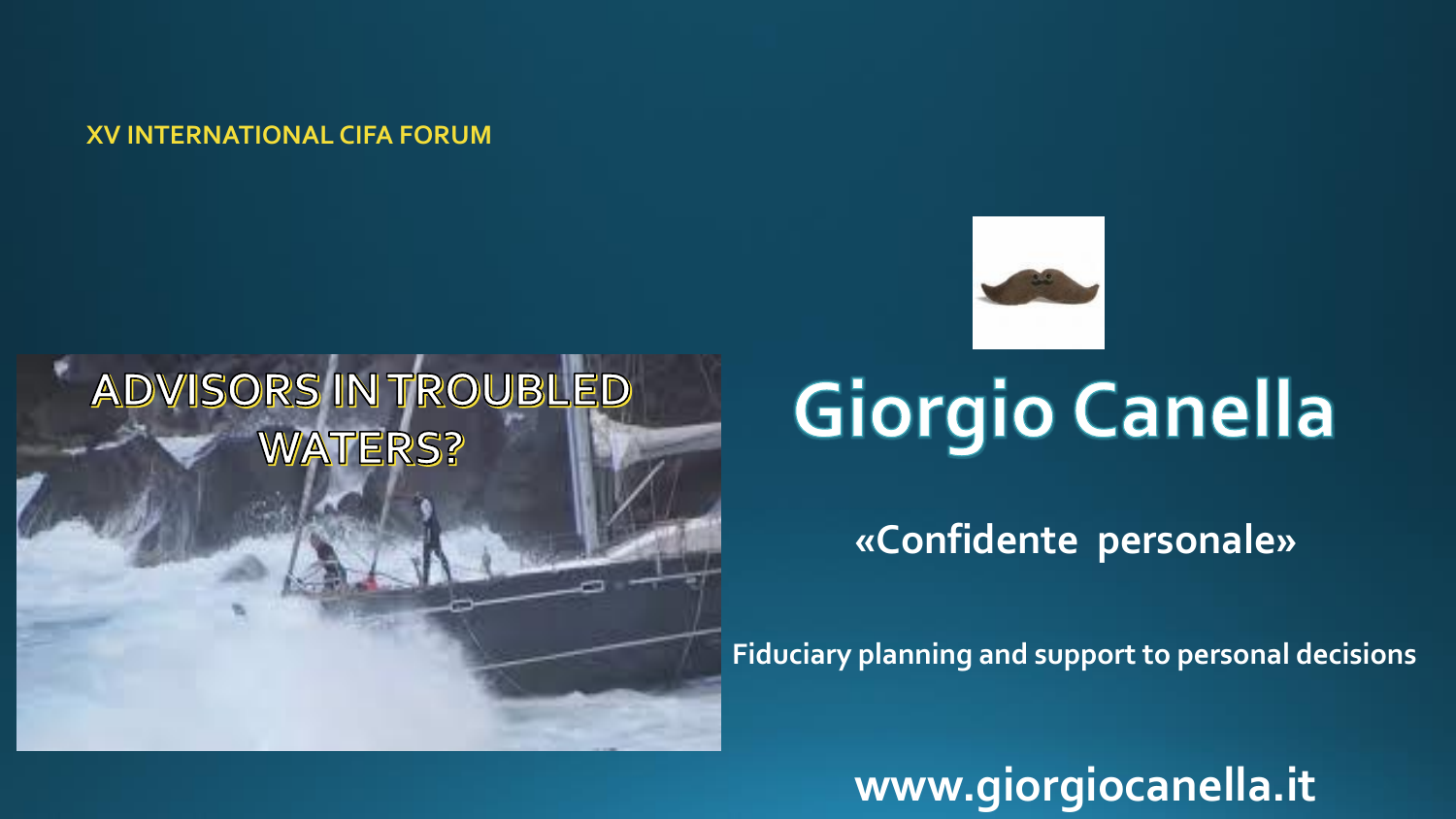#### **Advisors in troubled waters ?**

### **«advisors»…scared by Robots ?**

## **…or ADVISORS in Transition ????**





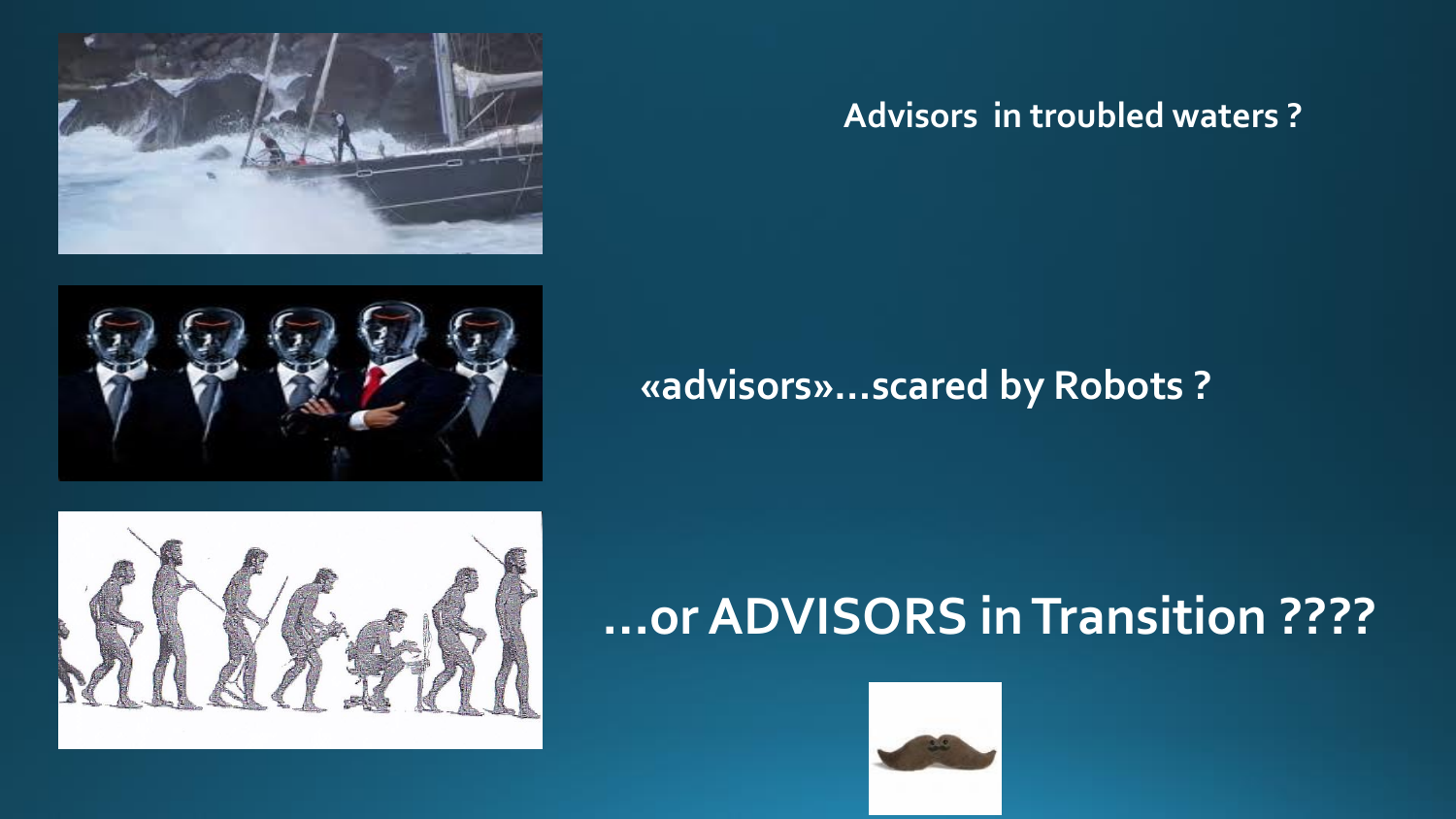Robots? NO DOUBTS…THEY WILL HAVE A BIG SUCCESS, MAY BE, EVEN MUCH MORE THAN THE DOLLY ROBOT ONE…because

**Because the Robot is the «BEST SELLER»…EVER………….. IT IS LIKE A SOLDIER, NO DISCUSSIONS, EXECUTES ORDERS, NO TROUBLE DURING MARKET FLUCTUATIONS, NO CARE IF A CLIENT PROTESTS , NO STRIKES, NO ILL, NO HOLYDAYS, «REFRESHABLE» WHEN REQUESTED ……..AND THE INDUSTRY WILL PUSH, STRONGLY, THIS GOOD SELLER** 

**SO, IF YOUR REAL WORK CONSISTS IN SELLING , YOU ARE RIGHT TO BE SCARED BY ROBOTS**

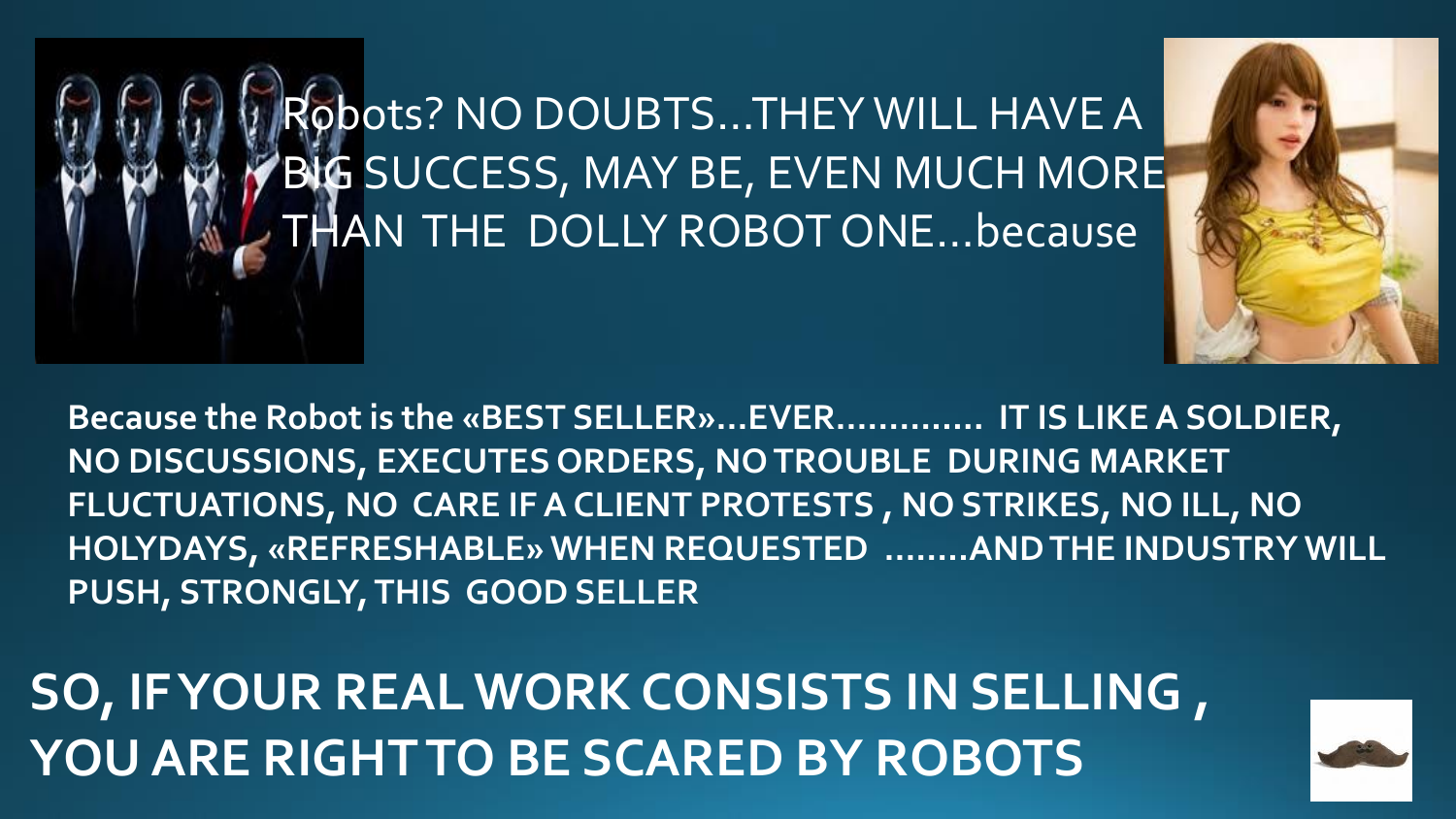

**I am an advisor in transition…..my transition is a work in progress since 30 years**



# **CONFIDENTE PERSONALE** *My way, right now*

**Fiduciary planning and support to personal decisions**

**LISTENING, QUESTIONS, POSSIBLY THE RIGHT QUESTIONS AT THE RIGHT TIME, UNDERSTANDING GOALS AND FEARS AND PROJECTS AND PERSONALITY, LOOKING FOR WISE, PERSONAL SOLUTIONS \_(TOGETHER)… WALKING TOGETHER ON THE PATH OF LIFE UNTIL THE TIME THE CLIENT WANTS …SHARING SECRETS …NOT ONLY FINANCIAL SECRETS.. THE MOST EFFICIENT «CLUE»…BUT NOT EASY TO MANAGE**